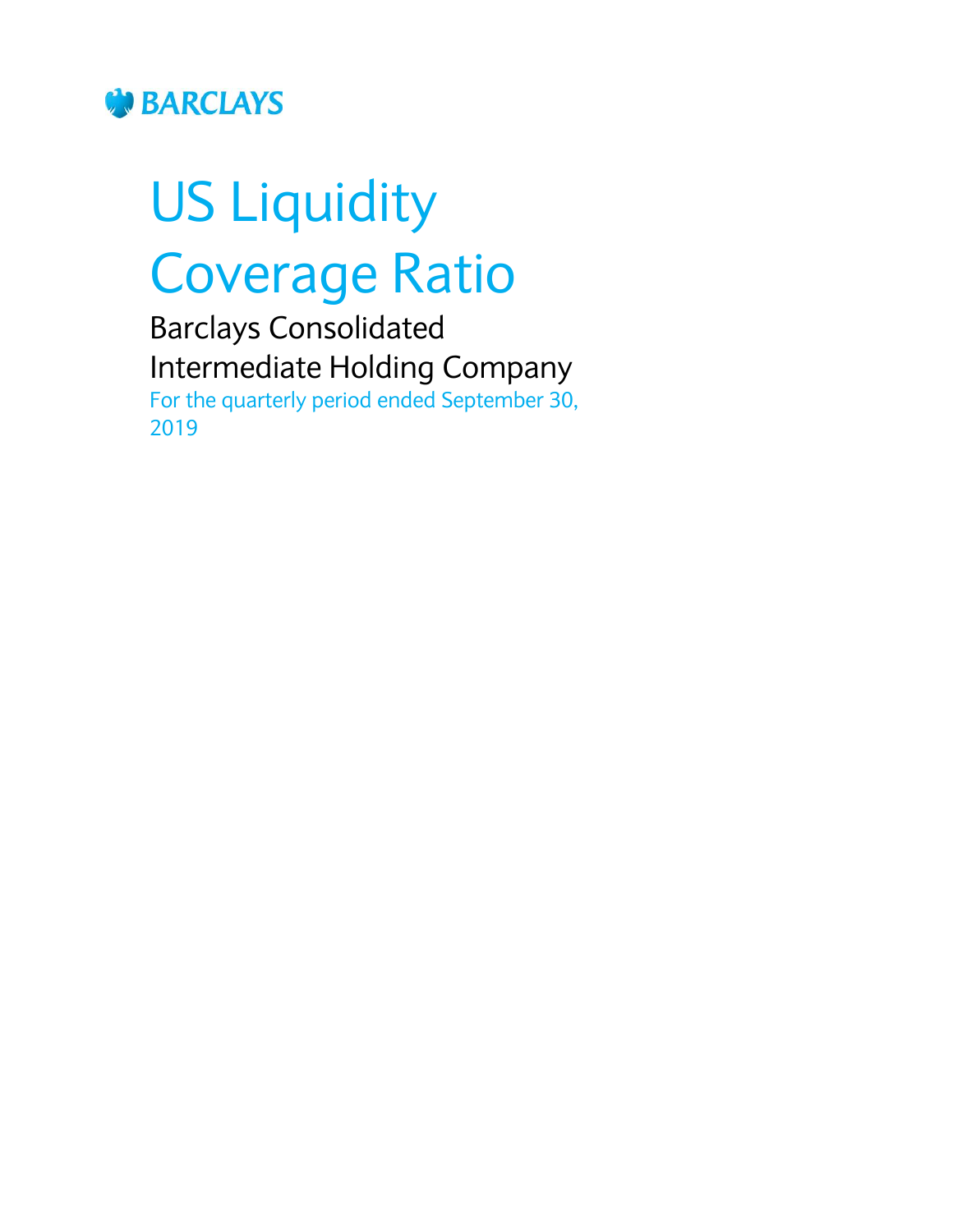#### **Contents**

| Overview                                |    |
|-----------------------------------------|----|
| US Liquidity Coverage Ratio             | 4  |
| <b>High Quality Liquid Assets</b>       |    |
| <b>Funding Sources</b>                  | 8  |
| <b>Currency and Derivative Exposure</b> | 9  |
| Liquidity Management                    | 9  |
| Note on forward-looking statements:     | 10 |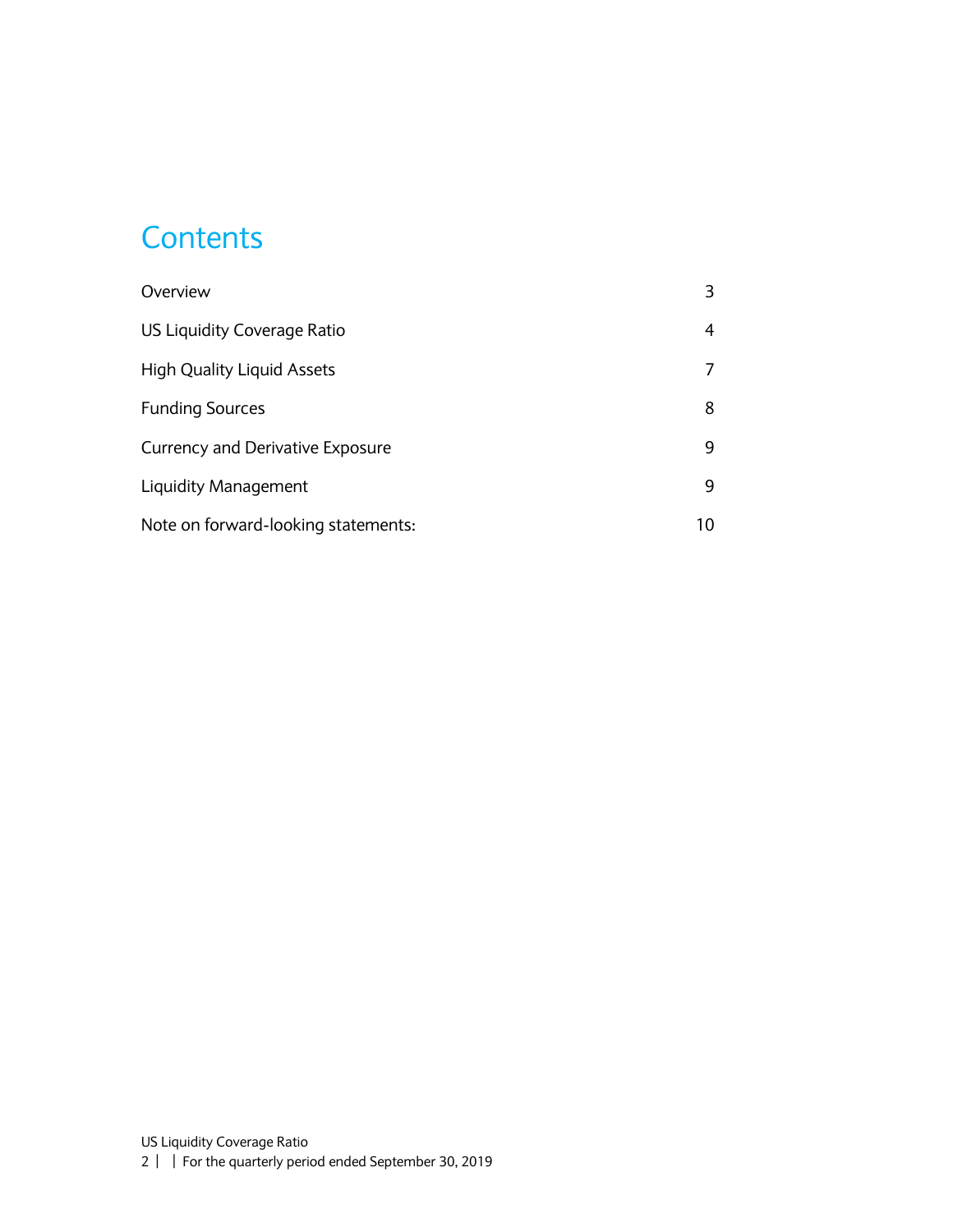#### <span id="page-2-0"></span>Overview

Barclays is a transatlantic consumer and wholesale bank, offering an integrated set of products and services across retail banking, wealth management, corporate banking and investment banking. We serve individuals, small and large businesses, corporations, institutions and governments. Barclays operates through two principal business divisions: Barclays UK and Barclays International. Our dual home markets in the UK and US anchor our business in the two most important global financial centers and two of the most resilient western economies.

Barclays' US subsidiaries and non-branch businesses are organized under an Intermediate Holding Company (IHC), Barclays US LLC (BUSLLC), in order to meet the legal requirements established by Regulation YY of the Board of Governors of the Federal Reserve System (the Board). The IHC became operational on July 1, 2016 and its key operating subsidiaries include Barclays Capital Inc. (BCI) and Barclays Bank Delaware (BBDE). Barclays Group US Inc. (BGUS) is a bank holding company that holds all of the IHC's subsidiaries. BCI is our Securities and Exchange Commission (SEC) registered securities broker-dealer and Commodity Futures Trading Commission (CFTC) registered Futures Commission Merchant (FCM), and operates key investment banking and capital markets businesses within Barclays' Corporate and Investment Bank Business Offering. BBDE is our US Insured Depository Institution (IDI) regulated by the FDIC, and operates our US Consumer Bank business within Barclays' Cards and Payments business offering.

The IHC has been subject to the US Liquidity Coverage Ratio (LCR) minimum requirement of 100% as of April 1, 2017.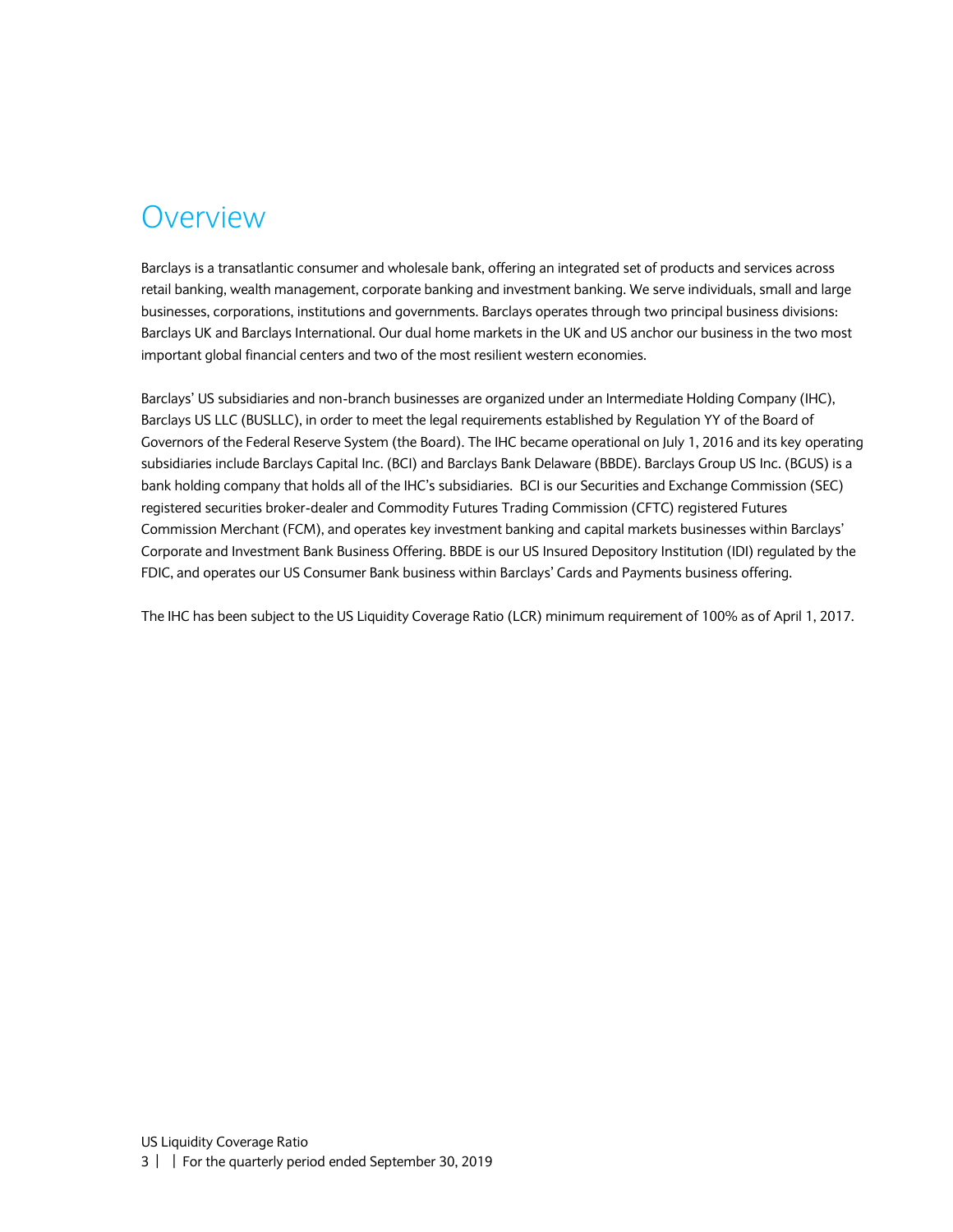## <span id="page-3-0"></span>US Liquidity Coverage Ratio

The LCR is a quantitative liquidity requirement implemented by the Board, the Office of the Comptroller of the Currency (OCC), and the Federal Deposit Insurance Corporation (FDIC) (collectively, the US Bank Regulators). It requires each subject company to maintain high-quality liquid assets (HQLA) sufficient to meet its projected total net cash outflows over a 30 calendar-day period of significant stress. The calculation of projected total net cash outflows for the LCR is also required to incorporate the difference between the peak day and 30-day cumulative net cash outflow, or a maturity mismatch add-on. The LCR is calculated by dividing HQLA by the total net cash outflows, with a regulatory minimum requirement of 100%.

The HQLA is comprised of Level 1, 2A, and 2B Assets with associated haircuts that are prescribed by the US Bank Regulators. Level 1 Assets include Central Bank reserves, US Treasuries, Agencies, and some Sovereigns and are not subject to a haircut. Level 2A Assets include debt guaranteed by a U.S. government sponsored entity, as well as other Sovereigns, and have a 15% haircut. Level 2B Assets receive a 50% haircut and encompass investment grade debt and Russell 1000 equities. Level 2A and 2B Assets may not comprise more than 40% of the entire buffer, and Level 2B Assets may not comprise more than 15% of the entire buffer. The assets in the buffer must be unencumbered and under Barclays Treasury control. Furthermore, under the LCR rule, the excess amount of HQLA held by BBDE as an IDI subsidiary subject to a minimum LCR requirement is not transferrable to non-bank affiliates and must be excluded from the consolidated IHC's HQLA.

| <b>IHC LCR (\$millions)</b> |                          |
|-----------------------------|--------------------------|
|                             | <b>Quarterly Average</b> |
|                             | <b>Weighted Amount</b>   |
|                             | as of Sep. 30, 2019      |
| HQLA                        | 15,869                   |
| Net Outflows                | 11,076                   |
| I CR                        | $144\%$ <sup>1</sup>     |

<sup>1</sup> The average of the liquidity coverage ratios as calculated under § 249.10(b) for the quarterly period as of September 30, 2019.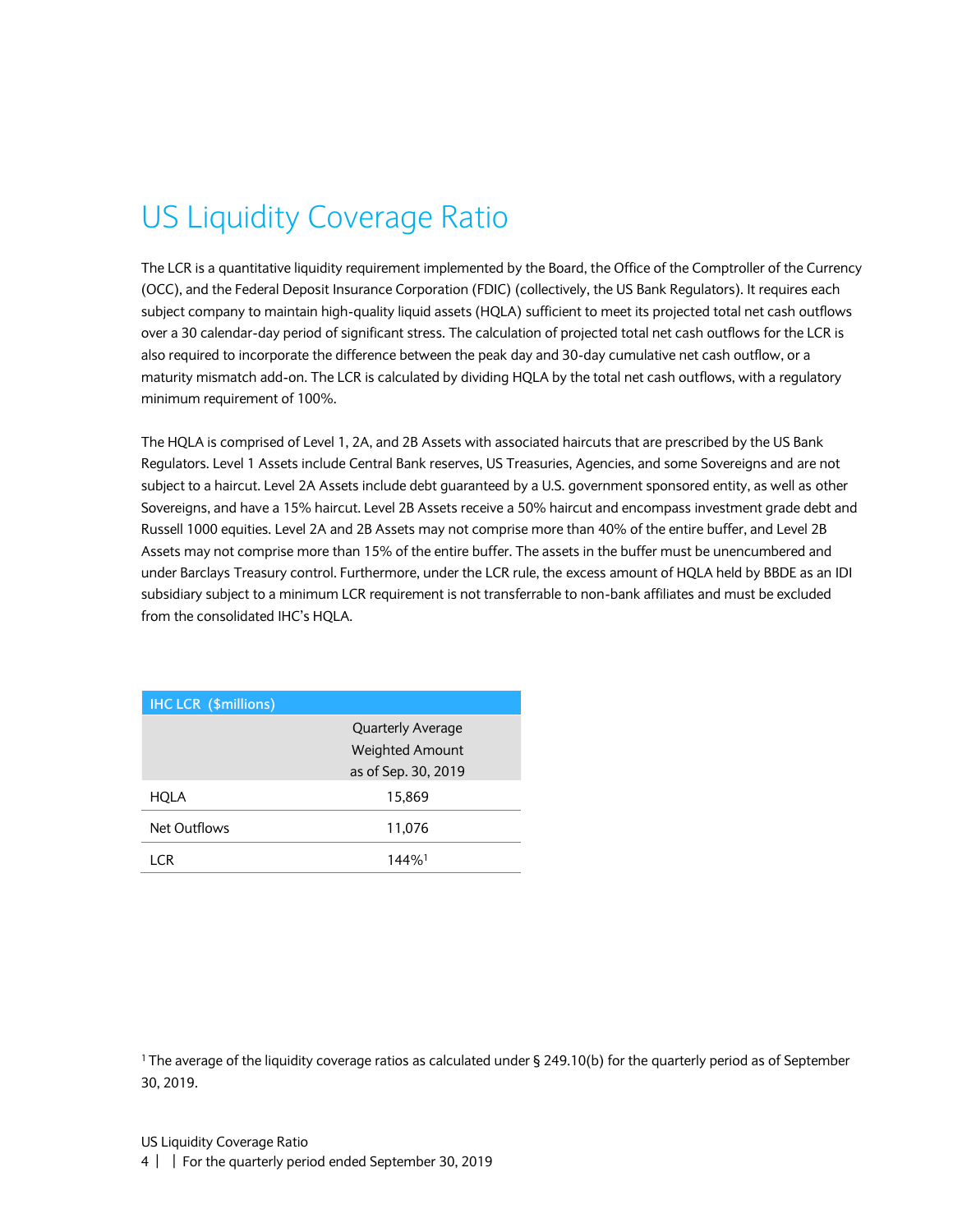The table below summarizes the primary categories of net cash outflows in the LCR calculation. Inflow and outflow products are prescribed per the LCR mapping, and are attributed with explicit weightings largely based on underlying asset quality and counterparty information. Inflows are capped at 75% of total outflows. Additionally, secured lending transactions where the asset has been rehypothecated for greater than 30 days receive a 0% inflow weighting in the calculation.

| <b>LCR Weighting</b>   |         |       |                                                         |
|------------------------|---------|-------|---------------------------------------------------------|
| <b>Deposit Funding</b> | Minimum | 3%    | Stable deposits, fully insured by the FDIC              |
|                        | Maximum | 40%   | Partially insured, non-retail deposit, non-<br>brokered |
| Unsecured wholesale    | Minimum | 5%    | Operational deposits, fully insured by the FDIC         |
| funding                | Maximum | 100%  | Financial, non-operational                              |
| Secured wholesale      | Minimum | $0\%$ | Secured by Level 1 liquid assets, including US          |
| funding/lending        |         |       | Treasuries, Agencies, and Sovereigns.                   |
|                        | Maximum | 100%  | Secured by Non-HQLA assets                              |

The Board has implemented public disclosure requirements for the LCR to promote market discipline by providing the public with comparable liquidity information about covered companies. The requirement to disclose applies to all depository institution holding companies and covered nonbank financial companies that are subject to the LCR. The disclosure requires a quantitative and qualitative summary on a quarterly basis.

The following table details the Consolidated Barclays IHC LCR for the quarterly period ended September 30, 2019.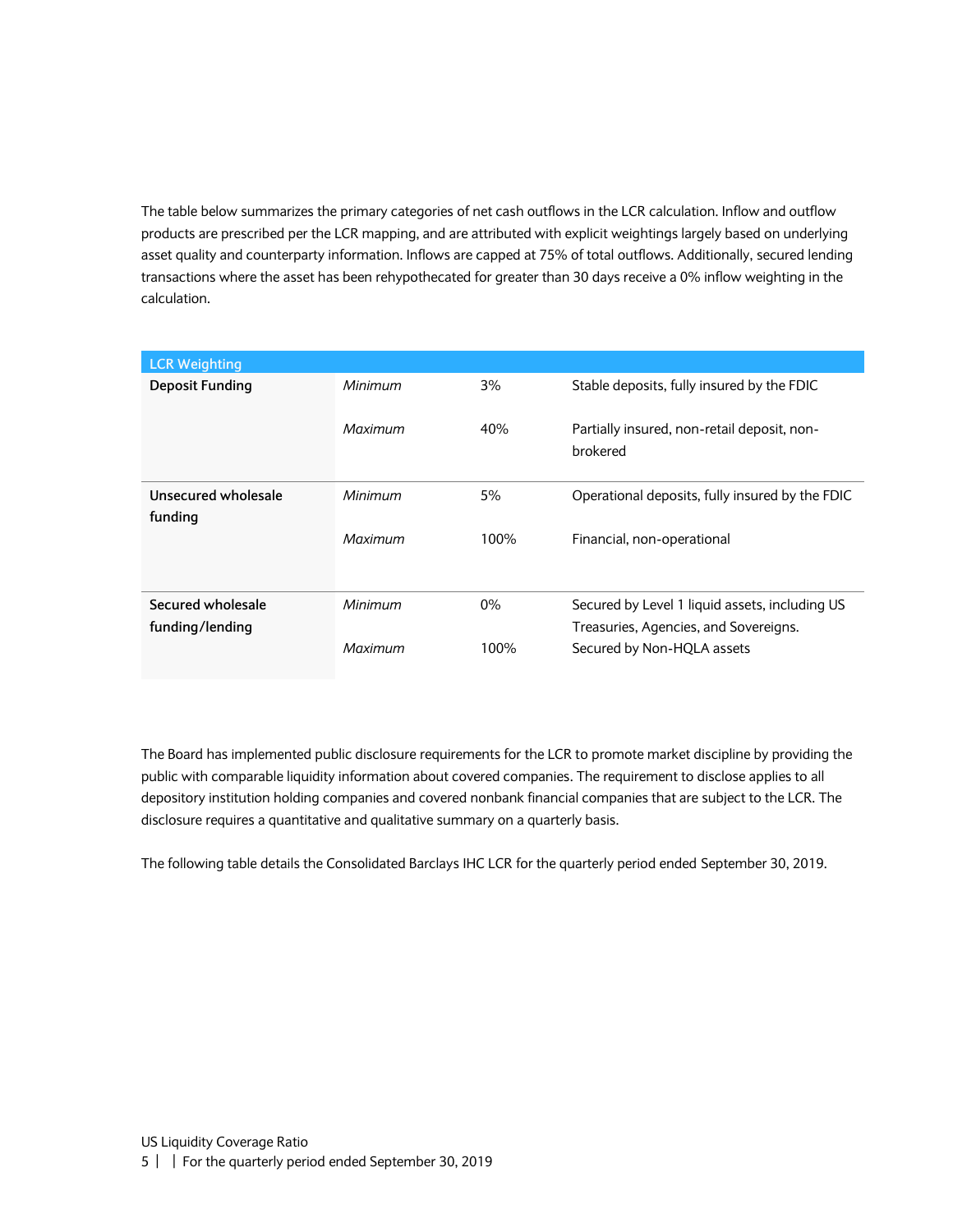|    | <b>3Q19 Liquidity Coverage Ratio Disclosure</b>                             |                                 |                                |
|----|-----------------------------------------------------------------------------|---------------------------------|--------------------------------|
|    | 7/1/2019 to 9/30/2019<br>In Millions of U.S Dollars                         | Average<br>Unweighted<br>Amount | Average<br>Weighted<br>Amount  |
|    | HIGH-QUALITY LIQUID ASSETS                                                  |                                 |                                |
| 1  | Total eligible high-quality liquid assets (HQLA), of which:                 | 15,872                          | 15,869                         |
| 2  | Eligible Level 1 liquid assets                                              | 15,851                          | 15,851                         |
| 3  | Eligible level 2A liquid assets                                             | 21                              | 18                             |
| 4  | Eligible level 2B liquid assets                                             | $\mathbf 0$                     | $\Omega$                       |
|    | <b>CASH OUTFLOW AMOUNTS</b>                                                 |                                 |                                |
| 5  | Deposit outflow from retail customers and counterparties, of which:         | 24,447                          | 3,213                          |
| 6  | Stable retail deposit outflow                                               | $\mathbf{0}$                    | $\Omega$                       |
| 7  | Other retail funding                                                        | 15,430                          | 1,543                          |
| 8  | Brokered deposit outflow                                                    | 9,017                           | 1,670                          |
| 9  | Unsecured wholesale funding outflow, of which:                              | 2,641                           | 2,622                          |
| 10 | Operational deposit outflow                                                 | 0                               | $\Omega$                       |
| 11 | Non-operational funding outflow (incl Wholesale free credits)               | 2,641                           | 2,622                          |
| 12 | Unsecured debt outflow                                                      | 0                               | $\mathbf{0}$                   |
| 13 | Secured wholesale funding and asset exchange outflow, of which:             | 140,366                         | 30,377                         |
| 14 | Additional outflow requirements, of which:                                  | 2,843                           | 1,163                          |
| 15 | Outflow related to derivative exposures and other collateral requirements   | 2,598                           | 918                            |
| 16 | Outflow related to credit and liquidity facilities including unconsolidated |                                 |                                |
|    | structured transactions and mortgage commitments                            | 245                             | 245                            |
| 17 | Other contractual funding obligation outflow                                | 38                              | 38                             |
| 18 | Other contingent funding obligations outflow                                | 0                               | 0                              |
| 19 | <b>TOTAL CASH OUTFLOW</b>                                                   | 170,335                         | 37,413                         |
|    | <b>CASH INFLOW AMOUNTS</b>                                                  |                                 |                                |
| 20 | Secured lending and asset exchange cash inflow                              | 137,896                         | 23,269                         |
| 21 | Retail cash inflow                                                          | 175                             | 88                             |
| 22 | Unsecured wholesale cash inflow                                             | 1,512                           | 1,510                          |
| 23 | Other cash inflows, of which:                                               | 1,909                           | 1,909                          |
| 24 | Net derivative cash inflow                                                  | 387                             | 387                            |
| 25 | Securities cash inflow                                                      | 1                               | 1                              |
| 26 | Broker-dealer segregated account inflow                                     | 1,521                           | 1,521                          |
| 27 | Other cash inflow                                                           | $\Omega$                        | $\Omega$                       |
| 28 | TOTAL CASH INFLOW                                                           | 141,492                         | 26,775                         |
|    |                                                                             |                                 | Average<br>Amount <sup>1</sup> |
| 29 | <b>HQLA AMOUNT</b>                                                          |                                 | 15,869                         |
| 30 | TOTAL NET CASH OUTFLOW AMOUNT EXCLUDING THE MATURITY MISMATCH ADD-ON        |                                 | 10,656                         |
| 31 | <b>MATURITY MISMATCH ADD-ON</b>                                             |                                 | 420                            |
| 32 | TOTAL NET CASH OUTFLOW AMOUNT                                               |                                 | 11,076                         |
| 32 | LIQUIDITY COVERAGE RATIO (%)                                                |                                 | 144%                           |

<sup>1</sup> The amounts reported in this column may not equal the calculation of those amounts using component amounts reported in rows 1-28 due to technical factors such as the application of the level 2 liquid asset caps, the total inflow cap, and for depository institution holding companies subject to subpart G, the application of the modification to total net cash outflows.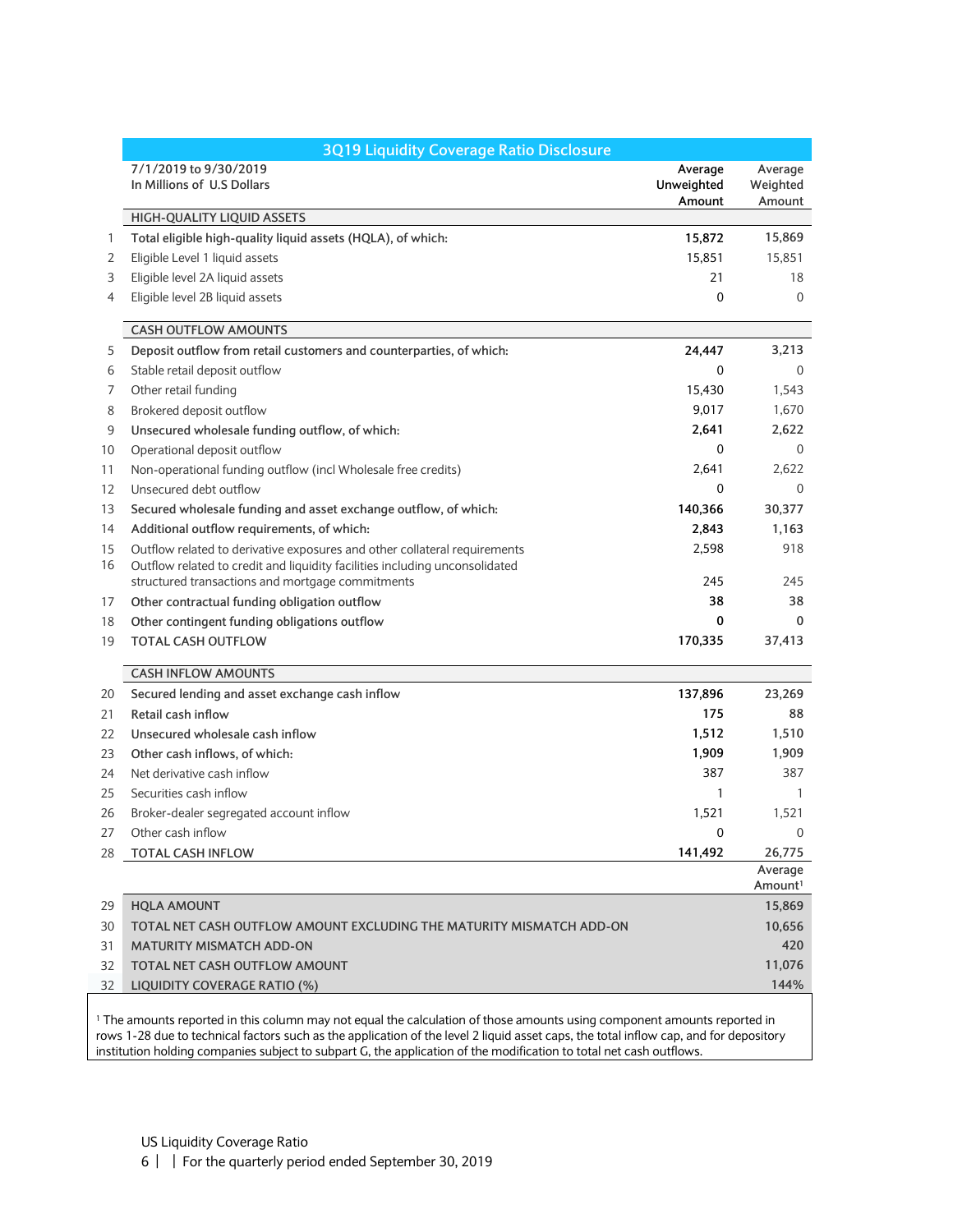Barclays IHC has consistently demonstrated a strong LCR since required to maintain a 100% minimum, with a 3Q19 average of 144%. Secured financing in BCI is the primary driver of the IHC's LCR. The average 3Q19 secured financing stress is 67% of the \$10.7bn total IHC weighted net cash outflow. HQLA has averaged \$15.9bn for the quarter, well above the minimum requirement with respect to the total net cash outflows. BBDE also contributes to volatility from deposits outflow and fluctuation in reserve balances. Because BBDE is an IDI subsidiary of the IHC with a minimum LCR requirement, surplus HQLA in excess of its standalone requirement is not transferable to non-bank affiliates and it is excluded from the IHC HQLA.

The 3Q19 average LCR of 144% decreased 8.6% from the 2Q19 average of 152%. This is primarily driven by a decrease in Eligible Level 1 Liquid Assets due to new business activity from equities and securitized products, coupled with a reduction in term funding from the parent to reduce surplus liquidity position.

The average LCR will fluctuate from period to period due to changes in HQLA and ongoing business activity.

#### <span id="page-6-0"></span>High Quality Liquid Assets

The IHC's average HQLA for 3Q19 is \$15.9bn, a decrease of \$1.2bn from the prior quarter average of \$17.1bn. The composition of HQLA is mainly Level 1, as it includes US Treasury holdings in the bank's liquidity pool as well as central bank reserves. The stressed and notional balances are largely equivalent since Level 1 HQLA does not receive a haircut.

| HQLA (\$millions) |                          |                          |  |
|-------------------|--------------------------|--------------------------|--|
|                   | <b>Quarterly Average</b> | <b>Quarterly Average</b> |  |
|                   | Unweighted Amount        | <b>Weighted Amount</b>   |  |
|                   | as of Sep. 30, 2019      | as of Sep. 30, 2019      |  |
| Level 1           | 15,851                   | 15,851                   |  |
| Level 2A          | 21                       | 18                       |  |
| Level 2B          |                          |                          |  |
| <b>Total HQLA</b> | 15,872                   | 15,869                   |  |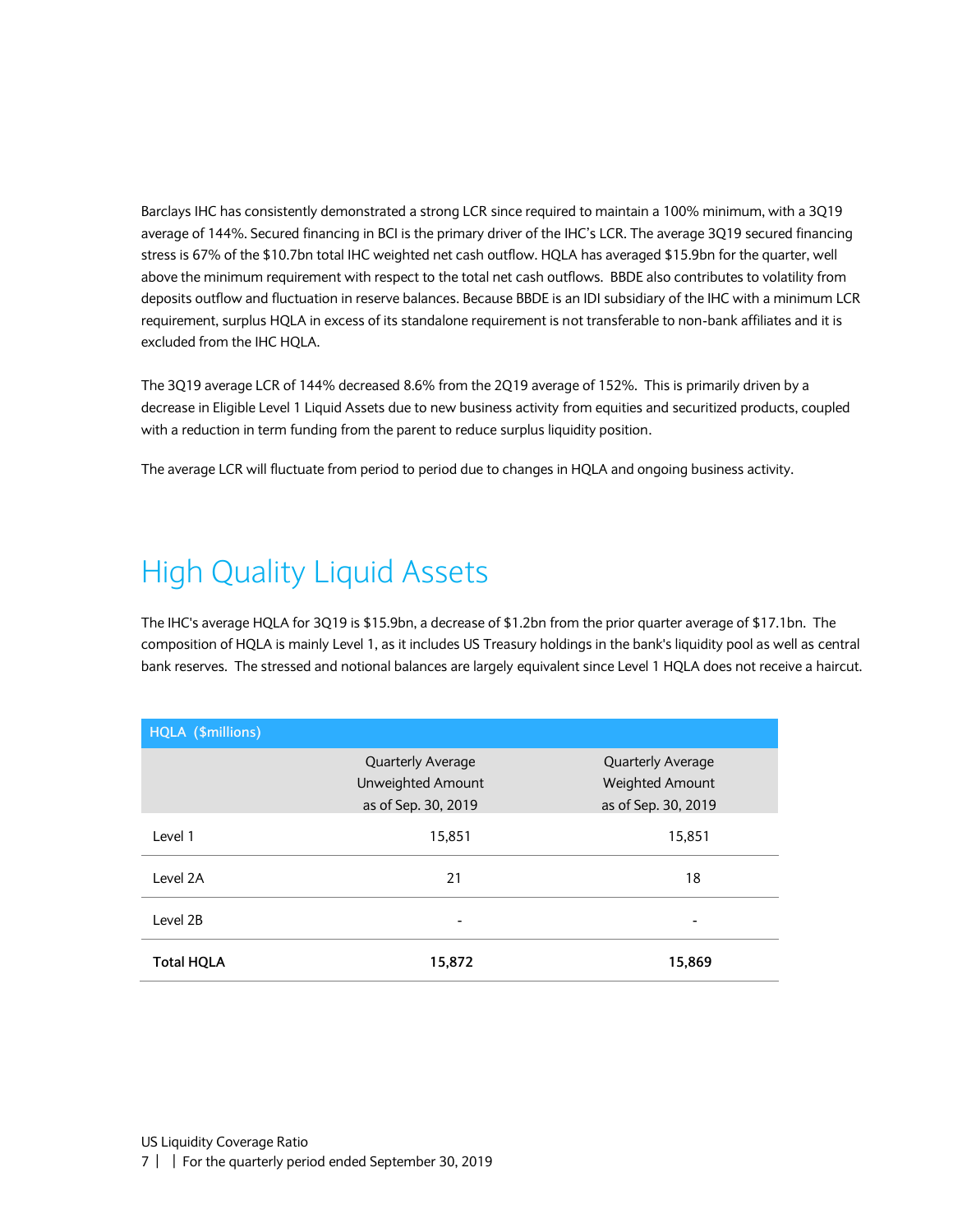## <span id="page-7-0"></span>Funding Sources

The IHC maintains a funding profile that is diversified across a range of funding types and tenors. The IHC closely manages its short and long term liquidity needs and risks in the normal course of business and under different stress scenarios. The primary sources of funding for the IHC are secured funding transactions, senior and subordinated unsecured debt, retail and brokered deposits, a credit card securitization program, and shareholders' equity. Secured funding transactions are mainly collateralized by HQLA securities. The primary usages of secured funding in the IHC are securities borrowing transactions and the funding of the firm's portfolio of investment securities.

Retail and brokered deposit products provide a stable source of funding for the IHC's credit card and consumer loan business operating in BBDE. Additional long-term funding for the bank entity is provided through a credit card securitization program.

Additional unsecured funding needs for the IHC are met through debt and equity issued to the IHC's parent, Barclays Bank PLC (BBPLC). These sources are used to support the cash needs of the IHC's businesses and fund the IHC's liquidity buffer.

Potential liquidity risks associated with the IHC's sources of funding are monitored and mitigated by the IHC's HQLA liquidity buffer. These risks are managed as part of Barclays Liquidity Risk Appetite (LRA), which accounts for potential liquidity needs under a range of stress scenarios and over different time horizons.

| <b>Unsecured LCR Outflows and Inflows (\$millions)</b>                                             |                                                                             |                                                                           |
|----------------------------------------------------------------------------------------------------|-----------------------------------------------------------------------------|---------------------------------------------------------------------------|
| Outflows                                                                                           | <b>Quarterly Average</b><br><b>Unweighted Amount as</b><br>of Sep. 30, 2019 | <b>Quarterly Average</b><br><b>Weighted Amount as</b><br>of Sep. 30, 2019 |
| Deposit outflow from retail customers and counterparties,                                          |                                                                             |                                                                           |
| of which:                                                                                          | 24,447                                                                      | 3,213                                                                     |
| Other retail funding outflow                                                                       | 15,430                                                                      | 1,543                                                                     |
| Brokered deposit outflow                                                                           | 9,017                                                                       | 1,670                                                                     |
| Unsecured wholesale funding outflow, of which:<br>Non-operational funding outflow (incl. Wholesale | 2,641                                                                       | 2,622                                                                     |
| free credits)                                                                                      | 2,641                                                                       | 2,622                                                                     |
| <b>Inflows</b>                                                                                     |                                                                             |                                                                           |
| Retail cash inflow                                                                                 | 175                                                                         | 88                                                                        |
| Unsecured wholesale cash inflow                                                                    | 1,512                                                                       | 1,510                                                                     |

US Liquidity Coverage Ratio

8 | | For the quarterly period ended September 30, 2019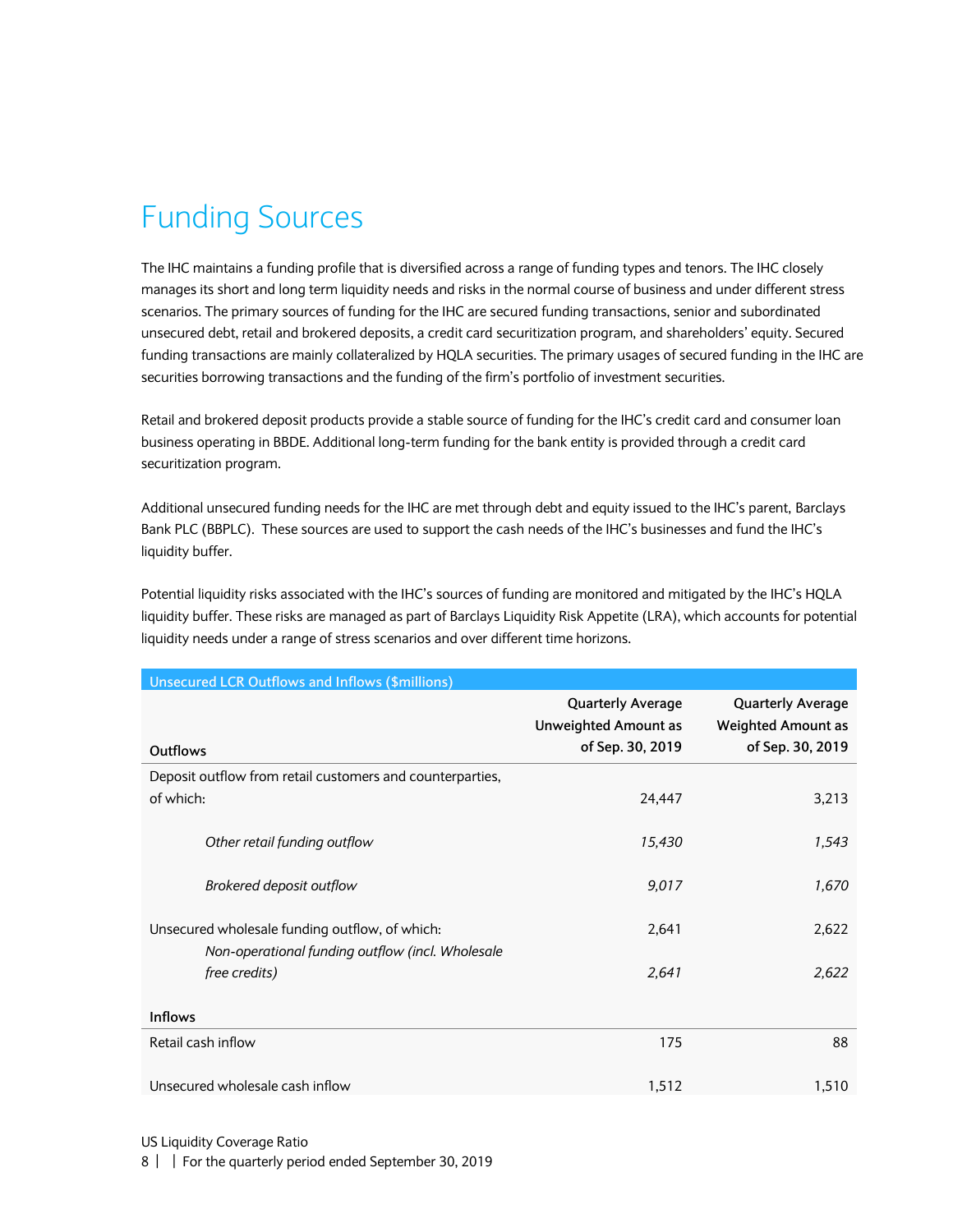#### <span id="page-8-0"></span>Currency and Derivative Exposure

The IHC has limited principal exposure to derivatives instruments, as a majority of principal derivatives are booked in entities outside of the IHC. BCI holds direct membership with multiple US clearinghouses and provides agency clearing services for OTC cleared derivatives and exchange traded derivatives, including US listed equity options. Collateral calls on BCI arise from initial and variation margin requirements calculated by the clearinghouses.

The US LCR is calculated and reported on a consolidated basis in a common currency, USD. The majority of assets and liabilities in the IHC are USD denominated, however currency exposure may arise when assets and liabilities are not matched in the same currency. When this occurs, Treasury rebalances these currencies as necessary.

#### <span id="page-8-1"></span>Liquidity Management

The efficient management of liquidity is essential to retain the confidence of the financial markets. LCR is an indicator of an entity's ability to meet liquidity needs over a 30-day period of significant liquidity stress. Barclays Treasury continuously monitors its internally developed stress tests as well as the LCR to maintain adherence to internal limits and external regulatory requirements.

Barclays' management of funding and liquidity in the US is bound by limits that support the LRA. The LRA is set by the board of Barclays in line with Barclays' Enterprise Risk Management Framework (ERMF). Treasury actively manages funding and liquidity within the limit framework, leveraging early warning indicators (EWIs), targets, and triggers to keep US-based legal entities, branches, and businesses within the established risk appetite.

The Treasury Risk function is an independent review function responsible for the governance of the liquidity risk mandate defined by the Barclays board. Barclays' comprehensive control framework for managing liquidity risk is designed to deliver the appropriate term and structure of funding consistent with the LRA.